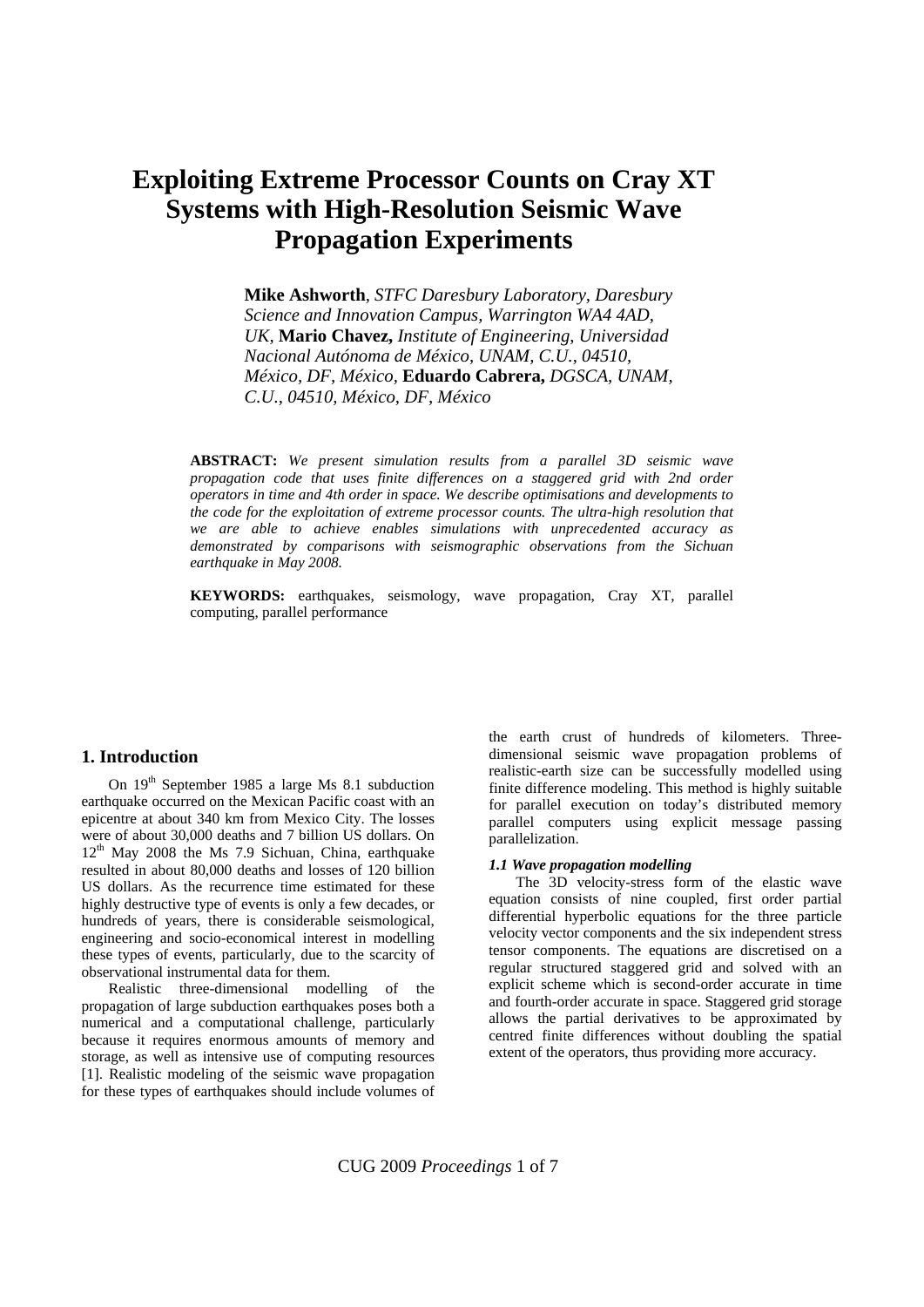## *1.2 Parallel implementation*

The model domain is partitioned in all three dimensions into individual sub-domains and allocated to the available processors, using simple partitioning to give an equal number of grid points to each processor. MPI point-to-point message passing is used to implement haloexchange between neighbouring sub-domains to update the velocities and stresses calculated at each time step

A hybrid procedure has been used combining long period simulations from the finite difference code and high frequency synthetics to obtain 3D synthetic seismograms for the above-mentioned Sichuan earthquake [2]. The comparisons between the observed and the synthetic seismograms are satisfactory, both in time and frequency domains. Maximum synthetic accelerations, velocities, displacements and permanent displacements obtained from the model partially explain the modification of the topography, and the extensive damage observed on the infrastructure and towns located on top of the Sichuan earthquake rupture zone, as well as the slight damage observed at Chengdu, located at an epicentral distance of 90 km.

In this paper, we present the results from benchmark measurements, optimisation and performance profiling studies performed on the parallel 3D wave propagation staggered-grid finite difference code. The code was run on three different Cray XT platforms allowing us to explore the performance of the code at extreme processor counts. This work extends that performed elsewhere [3].

# **2. The Benchmark Runs**

## *2.1 The Cray XT Systems*

The Cray XT massively parallel computers combine commodity and open source components with customdesigned components. The architecture is based on the Red Storm technology that was developed jointly by Cray Inc. and the U.S. Department of Energy's Sandia National Laboratories. The XT system is based around AMD Opteron 64-bit processors, with each processor being directly connected via the chip's HyperTransport to a dedicated Cray SeaStar chip (based on the IBM POWER architecture). Each SeaStar contains a 6-Port router and communications engine.

We have run on the Cray XT4 HECTo $R^1$  system in the UK and on both Jaguar<sup>2</sup> systems at ORNL; the older XT4 system and the new 'Petaflop' XT5. The HECToR system has 2.8 GHz dual-core AMD parts with a total of 11328 cores and 6 GB memory per node. The 6 GB per node is implemented as two memory banks of 4 GB and 2 GB and performance results reported elsewhere [4] have revealed that the asymmetric nature of this configuration

<sup>1</sup> http://www.hector.ac.uk/

-

can result in a measurable performance degradation for memory intensive codes. The Jaguar XT4 system has 30976 cores composed of 2.1 GHz quad-core chips and the 'Petaflop' system 2.3 GHz quad-core parts with a total of 150152 cores.

There are some significant differences between dualcore and quad-core AMD chips apart from the number of cores per chip. The key features are presented in Table 1. Performance on the 2.3 GHz quad-core Opterons is of particular interest in the UK as the HECToR system will be upgraded to use these parts in the summer of 2009.

| <b>Dual-core</b>                          | <b>Quad-core</b>               |
|-------------------------------------------|--------------------------------|
| Core                                      |                                |
| 2.8 Ghz clock frequency                   | 2.3 Ghz clock frequency        |
| <b>SSE SIMD FPU</b>                       | <b>SSE SIMD FPU</b>            |
| 2 flops/cycle                             | 4 flops/cycle                  |
| 5.6 GFlop/s peak                          | 9.2 GFlop/s peak               |
|                                           |                                |
| <b>Cache hierarchy</b>                    |                                |
| L1 Dcache/Icache                          | L1 Dcache/Icache               |
| 64 kB/core                                | 64 kB/core                     |
| L2 Dcache/Icache                          | L <sub>2</sub> Dcache/Icache   |
| 1 MB/core                                 | 512 kB/core                    |
| No L <sub>3</sub> cache                   | L <sub>3</sub> Shared cache    |
|                                           | 2 MB/Socket                    |
| Software Prefetch                         | Software Prefetch              |
| and loads to L1                           | and loads to L1, L2, L3        |
| <b>Evictions and Hardware</b>             | <b>Evictions and Hardware</b>  |
| prefetch to L2                            | prefetch to L1, L2, L3         |
| <b>Memory</b>                             |                                |
| Dual Channel DDR2                         | Dual Channel DDR2              |
| $\mathrm{GB/s}$<br>10<br>peak<br>$\omega$ | 12<br>GB/s<br>peak<br>$\omega$ |
| 667MHz                                    | 800MHz                         |
| 8 GB/s nom. STREAM                        | 10 GB/s nom. STREAM            |

Table 1. Key differences between Cray XT4 dualcore and quad-core nodes (after [5])

The code was run with the PGI Fortran compiler version 8 using "-O3 –fastsse" compiler options.

#### *2.2 The Benchmark Case*

The actual size of the problem is 500 x 260 x 124 km. In order to test the scalability out to extreme processor counts, model grids were generated at decreasing resolutions of 500m, 250m, 125m, 62.5m and 31.25m. The associated timesteps were 0.02s, 0.01s, 0.005s, 0.0025s and 0.00125s, respectively to comply with the Courant-Friedrich-Lewy condition. At 500m resolution this leads to a grid size of 1000 x 520 x 248 grid points. The 31.25m resolution model has a grid size of 16000 x 8320 x 3968 points. Distributions were designed for different numbers of MPI tasks such that the number of tasks in each dimension divides exactly into

http://www.nccs.gov/computing-resources/jaguar/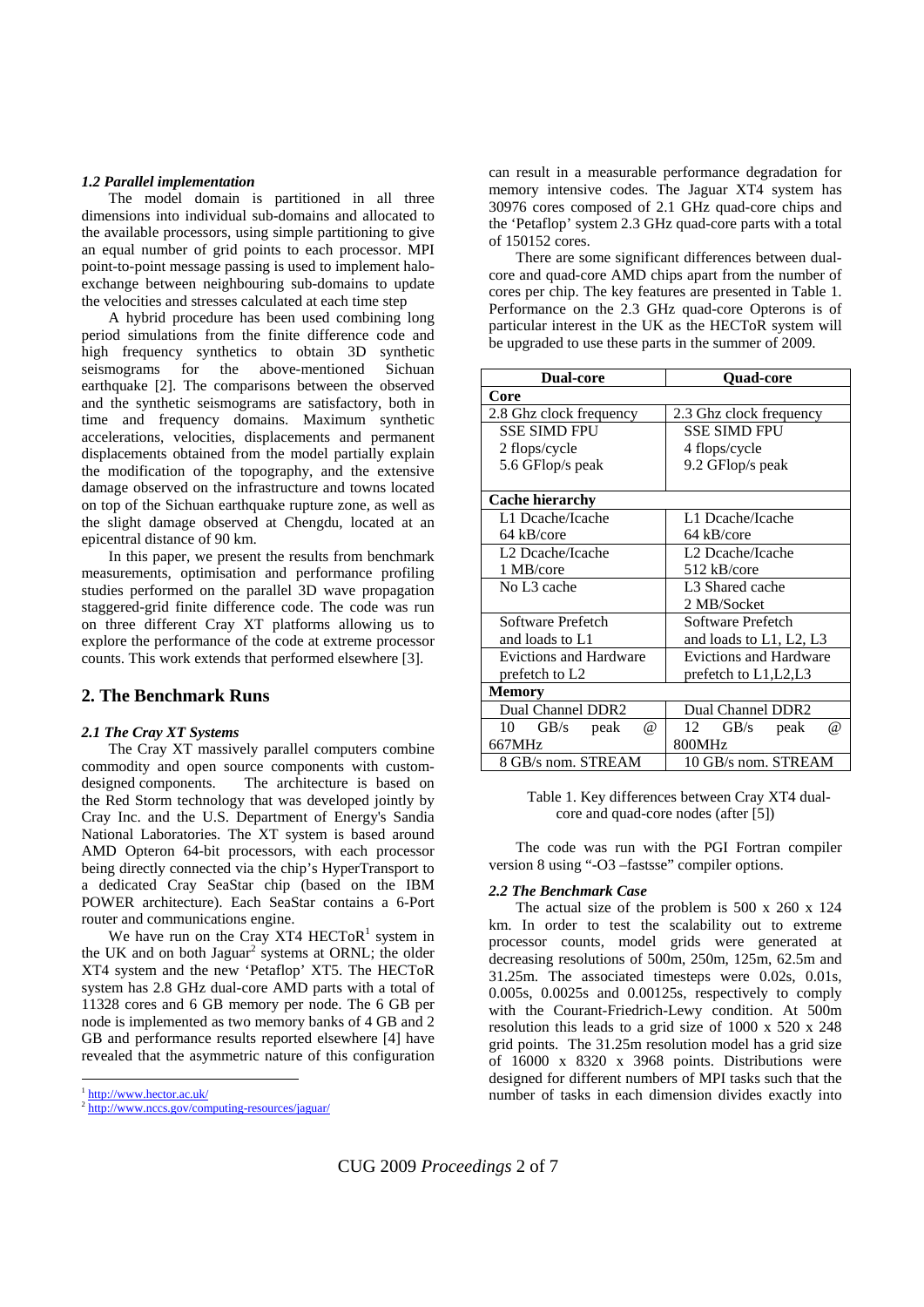the model grid dimension. For example the 31.25m resolution model could be run on 20480 tasks with the tasks distributed in a grid of 40 x 32 x 16 yielding subdomains of size 400 x 260 x 248.

# **3. Optimization**

## *3.1 Vectorization*

One of the key success factors in achieving high performance from the AMD Opteron is the vectorization of key computationally intensive loop nests. This is especially important for the quad-core parts as the Streaming SIMD Extensions (SSE) execution width doubles to 128 bits. The most compute intensive parts of the 3D wave propagation code are triply nested loops calculating terms in the finite difference equations. We have found that all important loops are reported as being vectorized.

#### *3.2 Halo Exchange*

The original code [1] uses MPI\_SendRecv for the halo exchange. Whereas this is elegant it may be inefficient for two reasons:

a) It may not make the best use of the underlying message passing hardware.

b) It is implemented by passing array sections into the MPI routine e.g.  $a(0, ...)$ . This non-sequential memory access may not be best handled by the compiler, e.g. if it results in an additional memory-to-memory copy.

For a halo exchange communication pattern on the Cray XT series it is advisable to post receives first as early as possible using MPI\_IRecv and then issue the sends. Pre-posting the MPI receives means that data can be copied direct into the application-space buffer. Otherwise an additional copy into unexpected buffer space may be required [5]. This leads to a strategy for the halo exchange as follows:

post receive into buffer 2 copy data to be sent into buffer1 post send from buffer1 wait for receive copy received data from buffer2 wait for send

The probability that the buffer is available on the receiving processor could be improved by overlapping with calculations, but this has not been tried in the current implementation

## *3.3 Boundary Conditions*

The code contains three subroutines which provide exponential damping in each of the three dimensions at the edges of the model domain. They are only called for sub-domains which lie at the edges of the domain, so this is a source of load imbalance across the processors. The boundary condition code contained a single DO-loop for the dimension perpendicular to the boundary and used Fortran 90 array syntax for the other two dimensions.

This introduced some non-sequential memory accesses in one out of the three dimensions. This was rectified by replacing the loops by a Fortran 77 triply-nested loop so that the order of memory accesses could be made explicit.

## *3.4 Excessive subroutine calling*

Performance profiling using the  $tau^3$  profiling tool gave a profile of the time spent in each subprogram including the number of times each subprogram was called. Two subroutines were being called over 320 million times each. Calling a Fortran subroutine this many times can lead to a large overhead, due to the prolog and epilog code added by the compiler to handle passing arguments, creation and destruction of local variables etc. This overhead increases with the number of arguments in the subroutine call. The calls occurred in a doubly-nested loop within the time-stepping loop. Automatic in-lining of these tools using PGI compiler options did not help so the code was modified by pushing the loop nest inside one of the subroutines and manually in-lining the other, which was much smaller. Some modification of the argument lists was required in order to achieve this.

## **4. Performance Benchmarks**

Performance benchmark runs were carried out using the model domain and resolutions described in section 2.2. Run lengths were 500 timesteps for the coarser resolutions reduced to 100 timesteps for the finest 31.25m resolution, in order to reduce the total run-time. Note that there is limited I/O in these benchmarks, with limited statistics being output sufficient to validate the runs. Realistic production jobs would require check-pointing and much larger quantities of output.

Total execution time was measured using MPI\_WTime() and a performance metric was calculated. This is the product of the total number of gridpoints and the number of timesteps, this representing the total work involved, divided by the execution time. Scaling the performance metric with the number of gridpoints and timesteps is a valid means for comparing the performance of the different benchmarks, assuming that the amount of work (number of floating point operations) scales linearly with the number of gridpoints and timesteps.

The cumulative effectiveness of the performance optimizations described in the previous section is shown in Figure 1, which shows performance of the 62.5m resolution model on up to 8192 processor cores on HECToR. The original code is compared with three optimized versions. Opt 1 contains just the improved halo exchange. Opt 2 is as Opt 1 combined with the improved boundary conditions code. Opt 3 is as Opt 2 together with the optimization to reduce the number of subroutine calls.

CUG 2009 *Proceedings* 3 of 7

<sup>-</sup>

<sup>3</sup> http://www.cs.uoregon.edu/research/tau/home.php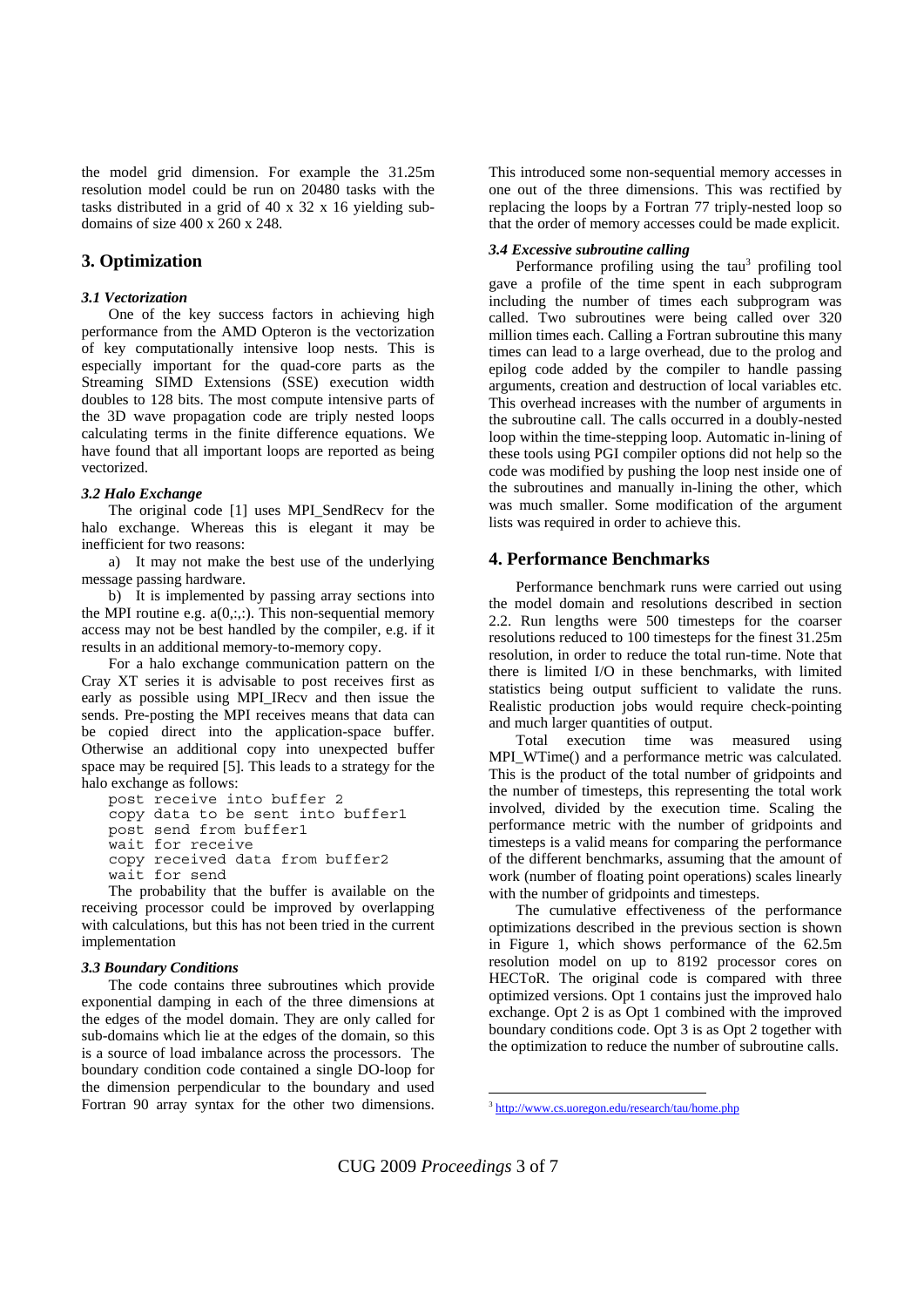

Figure 1. Performance of the wave propagation code at 62.5m resolution on HECToR for different code optimizations (see text)



Figure 2. Performance of the wave propagation code at 62.5m resolution on the HECToR and Jaguar systems

CUG 2009 *Proceedings* 4 of 7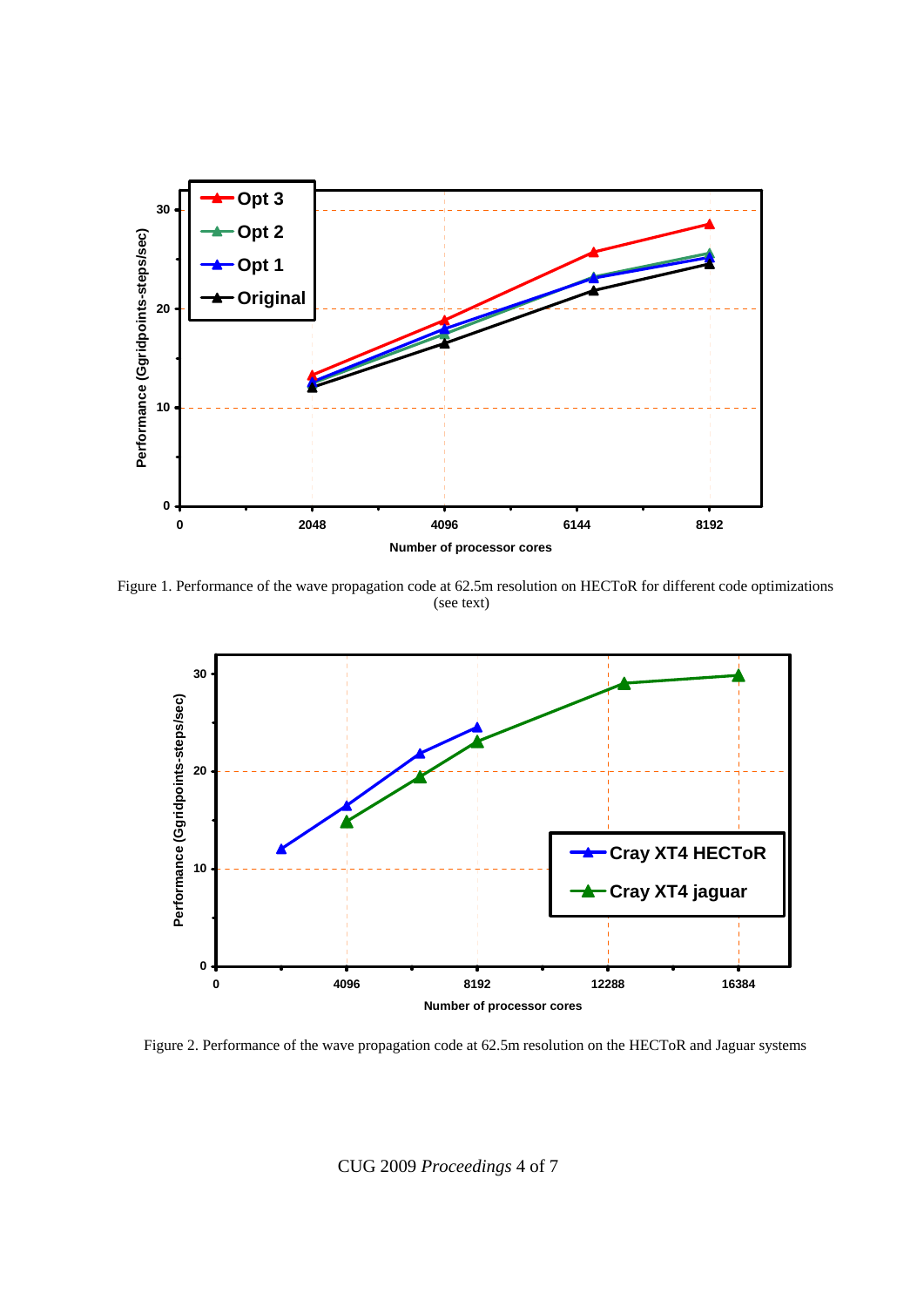

Figure 3. Performance of the wave propagation code at different resolutions on the HECToR system



Figure 4. Performance of the wave propagation code at different resolutions on the Jaguar system

CUG 2009 *Proceedings* 5 of 7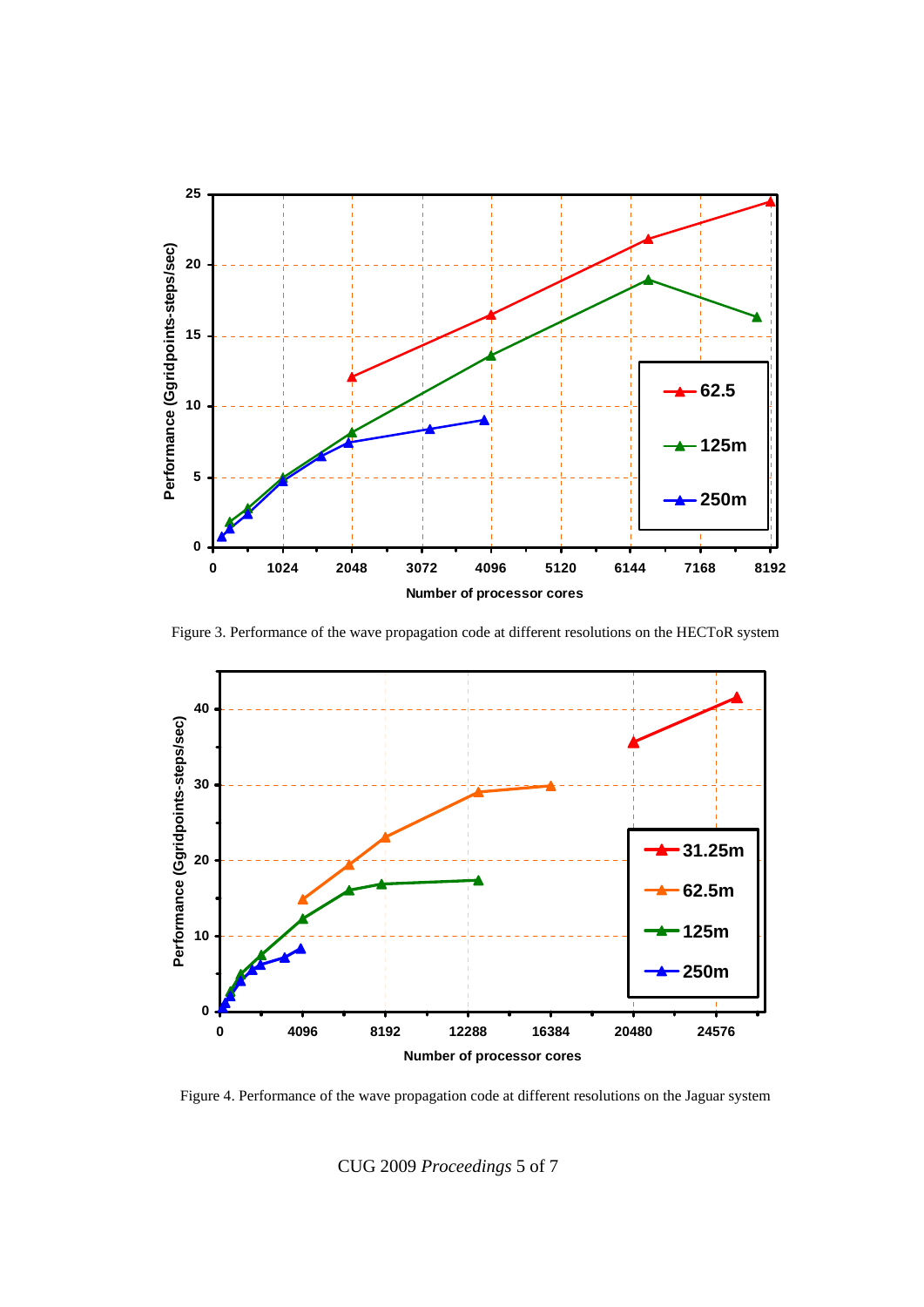The cumulative effect of these optimisations is around a 10% improvement at 1024 cores rising to 15% at 8192.

Figure 2 shows the performance of the 62.5m resolution model on both the HECToR and Jaguar systems. The model does not fit into the 2GB/core limit on the quad-core system and 8192 is the largest batch job size on HECToR, so they two systems can only be compared between 4096 and 8192 cores. HECToR is faster by 11% at 4096, falling to 6% at 8192 cores. This is despite the Linpack performance (as obtained from the  $TOP500<sup>4</sup>$  list) being  $37%$  faster on the Jaguar system.

The comparison with Linpack is more significant than might at first appear. The value of an Allocation Unit on the HECToR system is tied to its Linpack performance. So when the system is upgraded from dualcore to quad-core, unless the performance improvement of a user's application follows that of Linpack the user's allocation will effectively be devalued.

Recalling that HECToR has the faster clock speed, in order to obtain higher performance on the quad-core system one must a) vectorize all important loops to take advantage of the doubling of flops/cycle; b) be unaffected by the reduced memory bandwidth per core; and c) be unaffected by contention among the cores for network connections. As the wave propagation code vectorizes well we conclude that the performance per core is probably limited by memory traffic; a known issue for many finite difference structured grid codes.

We have used Cray's Craypat performance analysis tool to obtain figures from the hardware counters for the 62.5m resolution model on 2048 cores. The cores execute at around 550 Mflop/s or 9.9% of peak performance. The Level 1 cache hit rate is 96% showing that sequential vectorization is successful, but the computational intensity is only 0.2 ops/cycle and the instructions executed per cycle is only 0.45 confirming that the execution rate is probably limited by the rate of memory accesses.

The performance of the code at different resolutions is shown for the HECToR system in Figure 3 and for Jaguar in Figure 4. As expected, the smaller grid sizes run out of scalability at lower core counts. For a fixed problem size as the number of tasks increases the local grid size at each task reduces. For a three-dimensional grid the amount of work is proportional to the volume whereas the communications load depends on the surface area. As the local grid size reduces the ratio of communication to computation increases and the execution time is eventually dominated by communications costs.

# **5. Conclusions**

We have run a series of benchmarks for a wave propagation code used to simulate seismic waves from large subduction earthquakes. This has allowed us to explore the performance of the code from hundreds of processor cores up to a maximum of 25,600 cores. Further tests being carried out on the Jaguar Petaflop system could not be included in the paper but may make it into the conference presentation.

We have found that, in common with other structured grid finite difference codes, provided the problem size can be scaled to maintain the size of the local problem for each task, the code can scale to large numbers of cores.

Although the finite difference code vectorises well the performance of individual cores is limited by the rate of memory accesses and the intrinsically low computational intensity of the method. This is especially apparent when moving from dual-core to quad-core chips, where the improvement of performance for this code is much less than the headline Linpack figure.

In the future we will be able to run at increased resolution on Petascale systems and large-scale calculations will enable more realistic simulations of earthquake events to be carried out.

# **Acknowledgments**

This research used resources of the National Center for Computational Sciences at Oak Ridge National Laboratory, which is supported by the Office of Science of the Department of Energy under Contract DE-ASC05- 00OR22725. The authors also acknowledge support from the Scientific Computing Advanced Training (SCAT<sup>5</sup>) project through Europe Aid contract II-0537-FC-FA.

We are grateful to John Levesque of Cray Inc. for performing benchmark runs on the Jaguar Petaflop system.

# **References**

[1] *3D Parallel Elastodynamic Modeling of Large Subduction Earthquakes*, E. Cabrera, M. Chavez, R. Madariaga, N. Perea and M. Frisenda, in Proceedings of Euro PVM/MPI 2007, LNCS 4757, F. Capello et al. (eds), pp. 373-380, 2007, Springer-Verlag Berlin Heidelberg 2007

[2] *3D Wave Propagation Modeling Of The 12 05 2008 Sichuan Ms 7.9 Earthquake*, M. Chavez, E. Cabrera, H. Chen, N. Perea1, A. Salazar, D. Emerson, M. Ashworth, Ch. Moulinec, M. Wu and G. Zhao, American

-

 $4 \frac{\text{http://www.top500.org/}}{}$ 

<sup>&</sup>lt;sup>-</sup> <sup>5</sup> http://www.scat-alfa.eu